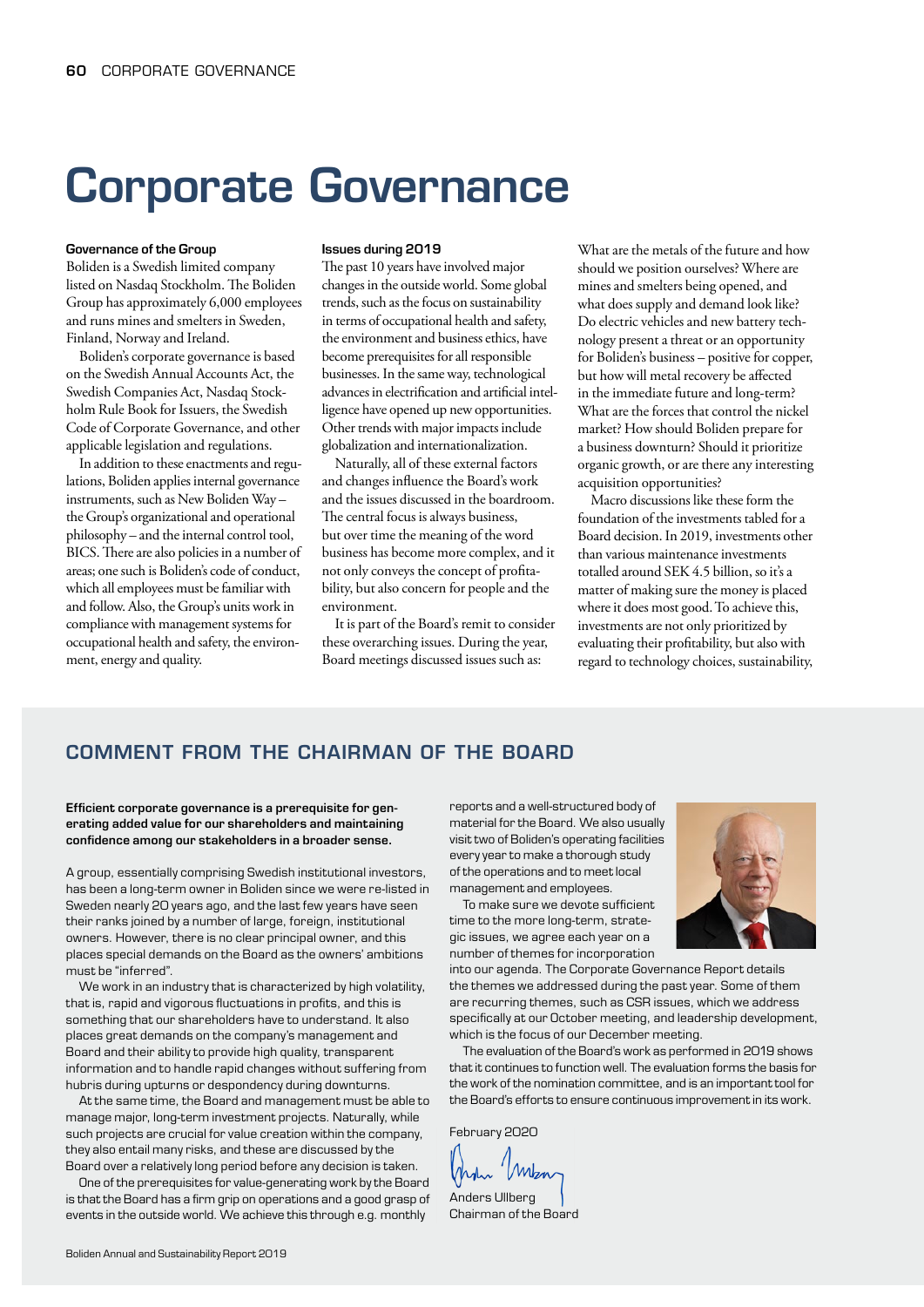safety and other relevant parameters. The biggest and most important investments are the subject of discussions for extended periods before a Board decision is taken. Another important part of this work is following up previous investment decisions to ensure good cost control as well as checking the expected positive effects. One of the Board's central tasks is to make certain resources are allocated and used optimally to improve competitiveness and safeguard long-term, sustainable operations that create value for our shareholders.

These days, the need for investments to be sustainable is almost a foregone conclusion. But the things that provide the best environmental benefit themselves demand careful, complex consideration and sometimes compromises that are difficult to reconcile. To achieve its carbon dioxide emissions targets, the Board resolved in 2019 to take further steps in the electrification of mine transport in Aitik and Kevitsa with new trucks, an extension of the electric trolley track and approved long-term electricity contracts from wind farms in close proximity to the mines in the Boliden Area and the smelter in Kokkola. A collaboration agreement was also concluded with Vattenfall regarding technology developments in the electrification of mines and smelters, the circular economy, battery solutions and freedom from fossil fuels. Investments in minimizing waste are made e.g. through the previously initiated investment program for Rönnskär, which includes a new leaching plant for processing residual products and the commissioning of an underground repository, both in progress at the same time as production capacity is being expanded.

Mines are finite resources, and there are constant efforts to extend the lifespan of existing assets and to find new deposits. In 2019, the Board paid special attention to the Boliden Area's challenges to compensate for the operations in the Maurliden mine, which came to an end during the year. The Board also visited Tara in Ireland to gain a better on-the-spot understanding of the conditions for prolonging production there.

A related issue with regard to developing deposits and one which has kept the Board busy, is what Boliden can do to enjoy more predictable, efficient permitting processes.

# ANNUAL GENERAL MEETING 2019

The Annual General Meeting (AGM) was held on 3 May in Boliden. The AGM was attended by 1,166 shareholders in person or by proxy, representing a total of slightly more than 109 million shares. The shares represented constituted approximately 40% of the total number of shares. The majority of Board members and members of Group management and the auditor were present at the AGM.

Among other things, the AGM resolved to re-elect all Board members with the exception of Pekka Vauramo, who had declined re-election. Perttu Louhiluoto was elected as a new Board member. Anders Ullberg was re-elected as Chairman of the Board. The AGM also resolved:

- To pay a dividend of SEK 8.75 per share, totalling SEK 2,393 m (2,256), in accordance with the proposal by the Board.
- To disburse just under SEK 1,162 m to the shareholders, in addition to the ordinary dividend, corresponding to SEK 4.25 per share, through an automatic redemption procedure. Thus together with the ordinary dividend, shareholders received SEK 13 per share, i.e. a total of almost SEK 3,555 m.
- To appoint Jan Andersson (Swedbank Robur fonder), Lars-Erik Forsgårdh, Ola Peter Gjessing (Norges Bank Investment Management), Tommi Saukkoriipi (SEB Investment Management) and Anders Ullberg (Chairman of the Board) as members of the nomination committee.
- To raise the fee to the Chairman of the Board by SEK 100,000 to SEK 1,750,000, to raise the fees to Board members who are not Boliden employees by SEK 30,000 to SEK 580,000, and to raise the fees for work in the audit committee to SEK 225,000 for the Chairman and SEK 125,000 to each of the audit committee's other two members, all in accordance with the proposal by the nomination committee. The fees for the remunerations committee remained unchanged at SEK 50,000 to each of the committee's two members.
- To elect Deloitte AB as the company's auditors for the period up to the conclusion of the next AGM, in accordance with the proposal by the nomination committee, and that auditors' fees be payable against approved invoices.

The AGM also resolved to approve the proposed principles for remuneration to Group management whereby the remuneration must comprise a fixed salary, any variable remuneration, other benefits and pensions. Variable remuneration may not exceed 60% of the fixed salary for the President and 40−50% of the fixed salary for other senior executives and must be based on outcomes in relation to set targets. The variable remuneration is not pensionable salary.

The resolutions passed by the 2019 AGM are noted in the minutes of the meeting published on Boliden's website, where the minutes of previous AGMs are also published.

# WELCOME TO THE 2020 ANNUAL GENERAL MEETING.

The 2020 AGM will take place in Aitik on 28 April.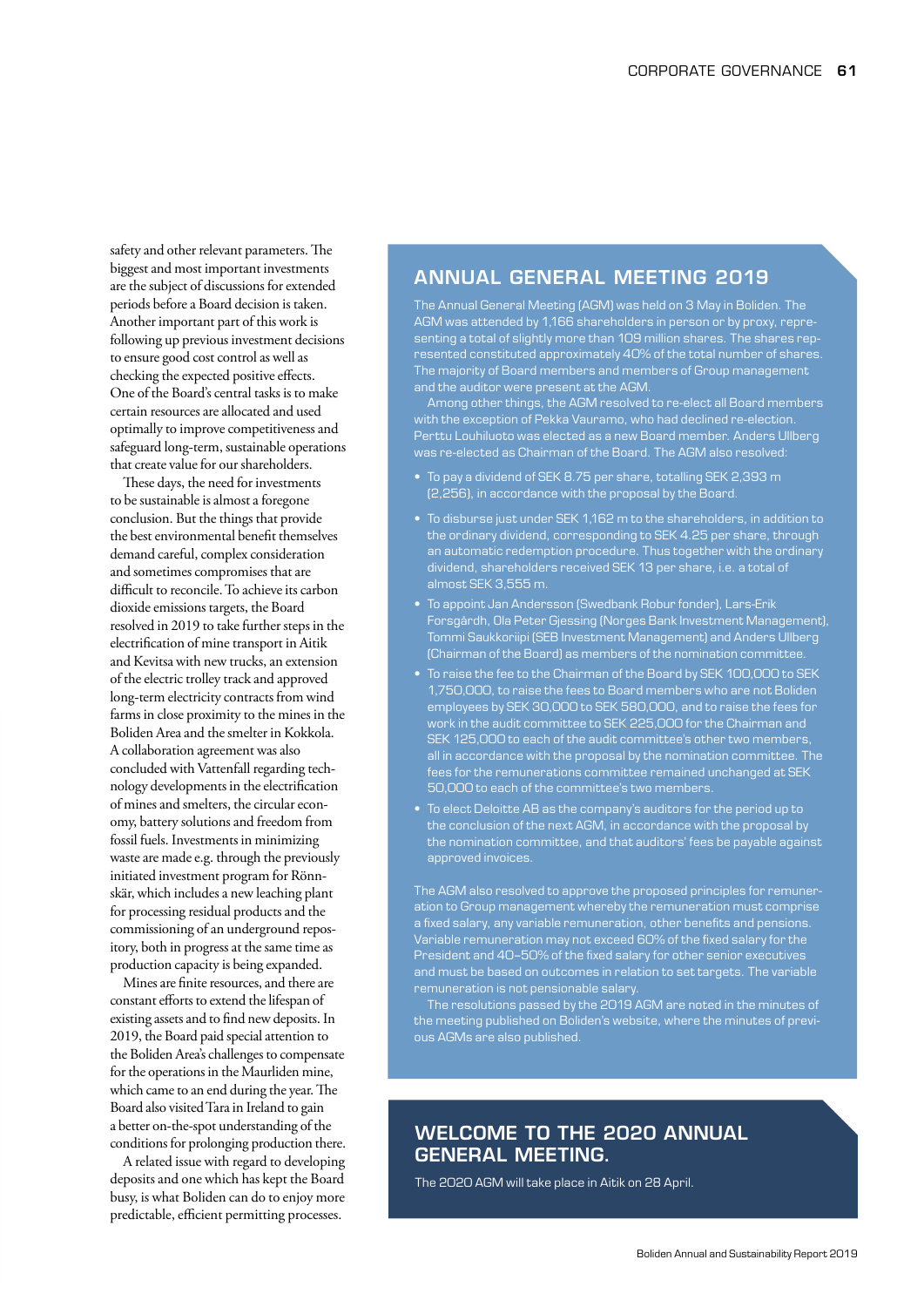# BOLIDEN GOVERNANCE STRUCTURE



Is it possible to grow organically in the markets where the company operates today; what are the permitting processes and conditions; is it possible to develop deposits with reasonable conditions and within a reasonable time period? Other issues concerning the mining industry's conditions and co-existence side-by-side with different interests have also been up for discussion, such as how the local population is affected by planned expansions, especially in the light of the relocation of the Liikavaara community nearby Aitik.

Dam safety is another important sustainability issue that is the subject of recurrent reviews. As a result of the dam failure that occurred earlier in the year in Brazil, the Board emphasizes the importance of learning the right lessons and further improving dam safety work. Last but not least, the Board also discussed the challenges identified regarding the availability of personnel with the right skills and Boliden's attractiveness as an employer.

#### Shareholders and the AGM

The biggest shareholders are Swedish and foreign funds and institutions. At year-end, the number of shareholders was 82,922 (77,354). The biggest single shareholders were Norges Bank, Black-Rock and Swedbank Robur. The share of foreign ownership increased during the year to approximately 63% (60). Further information about ownership structure is available on pages 54 and 55 in the annual report and on Boliden's website.

Boliden's shareholders exercise their right of decision by submitting proposals to, and participating in and voting on the resolutions submitted to the AGM and any extraordinary general meetings. Shareholders may request that a matter be discussed at the AGM by submitting a written request to the Board at the designated time sufficiently in advance of the meeting that the matter can be included in the notice to attend. Shareholders are also welcome to submit enquiries on company issues to the Board and the President, the auditor and the remuneration committee and audit committee chairmen during a general meeting.

The AGM is the highest decision-making body. The duties of the AGM include the election of members of the Board, the Chairman of the Board, and the nomination committee; adoption of the income statement and balance sheet, resolutions on the appropriation of earnings and release from liability for members of the Board and the company's CEO; the approval of fees to members of the Board and auditors and the principal terms and conditions of employment for the CEO and other senior executives. Where applicable, the AGM also passes resolutions on changes to the articles of association and the election of auditors.

AGMs are usually held at one of the installations in Sweden to provide shareholders with an insight into the business. In conjunction with the meetings, the shareholders have the opportunity to enjoy guided tours in mines, concentrators or smelters to gain a deeper understanding of the various operations and an opportunity to meet Boliden's employees.

#### Nomination Committee

The nomination committee represents the shareholders. The nomination committee is tasked with preparing and submitting proposals for resolutions shareholders vote on at the AGM. The proposals concern the number and election of members of the Board, the Chairman of the Board, fees payable to the Board and its committees, the election of auditors and fees payable to them and where necessary, the process and the criteria that govern the appointment of members to the nomination committee.

The focus of the nomination committee's work is to ensure that the Board consists of members who jointly possess the knowledge and experience that meet the standards shareholders demand of the company's highest governing body. Accordingly, the Chairman of the Board presents the nomination committee with his evaluation of the work of the Board and the individual members during the past year as part of the process of drafting proposals for Board members. Also, the CEO presents the company's operations and future focus, and an opportunity is given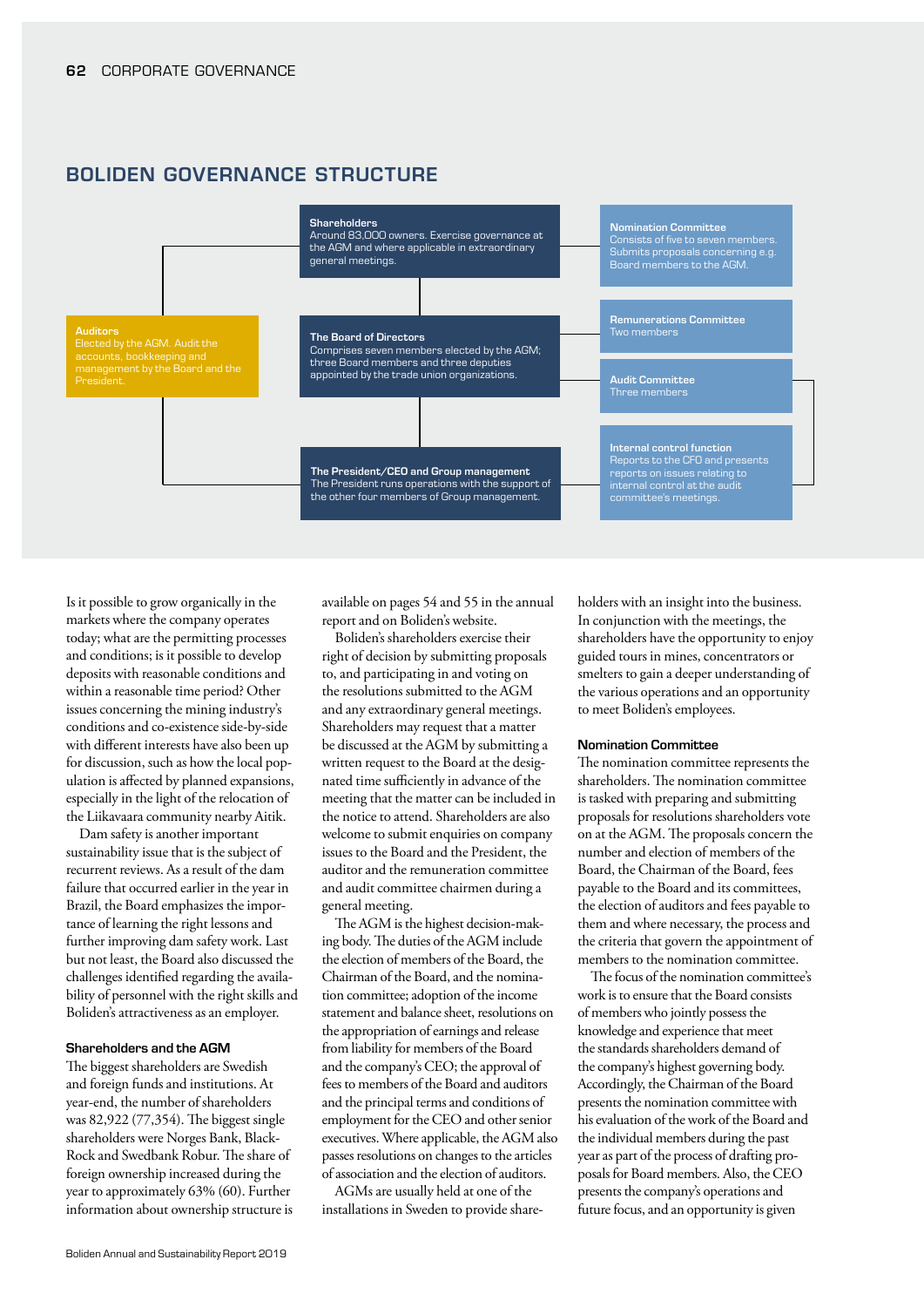for the nomination committee to meet the Board's members. Supported by the audit committee, the nomination committee also drafts proposals for the election of auditors. Shareholders may submit proposals to the nomination committee in accordance with the instructions available on Boliden's website. The AGM passes resolutions on the principles governing the appointment and duties of the nomination committee. According to the nomination committee instructions, the nomination committee must comprise a minimum of five and a maximum of seven members. The AGM elects five members, of whom three must represent the biggest shareholders and one the smaller shareholders, and one of whom must be the Chairman of the Board. The nomination committee may offer places on the committee to other, larger shareholders to better reflect the shareholder structure in the event of changes in ownership. The nomination committee appoints its own chairman and works in the best interests of all shareholders. Nomination committee members receive no remuneration.

# The work of the nomination committee in 2019

Jan Andersson (Swedbank Robur fonder), Lars-Erik Forsgårdh, Ola Peter Gjessing (Norges Bank Investment Management), Tommi Saukkoriipi (SEB Investment Management) and Anders Ullberg (Chairman of the Board) were elected to the nomination committee by the 2019 AGM. In November, the Chairman of the Board convened the committee members in accordance with its mandate, and in order to better reflect the shareholder structure, resolved to appoint an additional member, Anders Oscarsson (AMF). Jan Andersson was appointed Chairman of the nomination committee. The current composition of the nomination committee is also shown on Boliden's website. The nomination committee met four times prior to the 2020 AGM, and at the same time also met with one of the Board members and the President. Committee members were also in telephone contact with each other. These contacts afford the nomination committee a good opportunity to form an opinion of the way in which the Chairman of the Board and the individual members of the Board view the work of the Board, of the executive management, and of the way in which they view Boliden's operations and the challenges faced by the company in the next few years.

In accordance with the provisions of the Code, the nomination committee endeavors to ensure diversity and an even gender distribution, and has chosen to apply section 4.1 of the Code as its diversity policy. This means the nomination committee must, with regard to the company's operations, developmental phase, future orientation and overall conditions, have a composition that is fit for purpose and whose members possess multifaceted, broad competencies, experiences and backgrounds. In 2019, 43% of the Board members proposed by the nomination committee and subsequently elected by the AGM were women, resulting in a relatively even gender distribution. Also, according to the nomination committee, the Board has a good composition and is fit for purpose.

The nomination committee's proposals for submission to the 2020 AGM will be published in the upcoming notice to attend and on the Boliden website.

## The Board of Directors

The Board of Directors is appointed by the owners to bear ultimate responsibility for the company's organization and the management of the company's affairs in the best interests of both Boliden and the shareholders. This must be done in a sustainable way that entails carefully balanced risk-taking, in order to ensure that the company's longterm developmental trend is a positive one.

Under the provisions of the articles of association, the Board of directors must comprise a minimum of three and a maximum of ten members, without deputies, elected by the AGM. Employees have a statutory right to appoint three members and three deputies to the Board. Since the AGM of 2019, the Board, which is elected for one year at a time, has comprised seven members elected by the AGM and three members appointed by the trade union organizations. Board meetings are attended both by the ordinary members and by the unions' three deputies. General Counsel, Group Legal Affairs is Board Secretary. Boliden's President and CEO and the Chief Financial Officer (CFO) also usually attend the Meetings as members of Group management. Other members of Group management and other executives also attend and present reports on specialist issues as required.

The Board members elected by the AGM are all independent in relation to major shareholders, the company and Group

management. Thus the Board complies with the requirements of the Code with regard to independent members. The members of the Board are presented on pages 67 and 68 and on the Boliden website.

The Board sets the company's financial goals and strategy, appoints and evaluates the CEO; it ensures that efficient systems are in place for monitoring and controlling operations, that statutory and regulatory requirements are complied with, and that information is published in a correct and transparent manner. At the statutory board meeting held every year immediately after the AGM, the Board adopts rules of procedure that govern its work and responsibilities in more detail, together with the special tasks assigned to the Chairman of the Board.

The Chairman supervises the Board's work and ensures an open, constructive dialogue. The Chairman's duties also include monitoring and evaluating the expertise and work of individual Board members and their contribution to the Board. An important part of the Chairman's work is monitoring operations through an ongoing dialogue with the CEO. The Chairman acts as an interlocutor in support of the CEO and makes sure that the Board's decisions, instructions and directives are obeyed and carried out. Prior to every Board meeting, the Chairman and the CEO review the issues for discussion at the meeting. Supporting documentation for Board discussions on such issues are sent to Board members one week before each Board meeting. The allocation of duties between the Board and the CEO is set out in the Instructions to the CEO adopted by the Board at the statutory board meeting.

#### The work of the Board in 2019

The Board held eight meetings in 2019, including the statutory board meeting. A number of the Board meetings are held at the company's operating units to provide members with a greater understanding of operations, and thus in 2019, the Board visited the Boliden Area and Tara.

The Board receives information at Board meetings and in monthly reports regarding commercial and financial performance, and the fulfilment of the company's sustainability goals. Every Board meeting begins with a review of the business, the current safety situation and sustainability issues. In addition to these issues and others related to the operation, the Board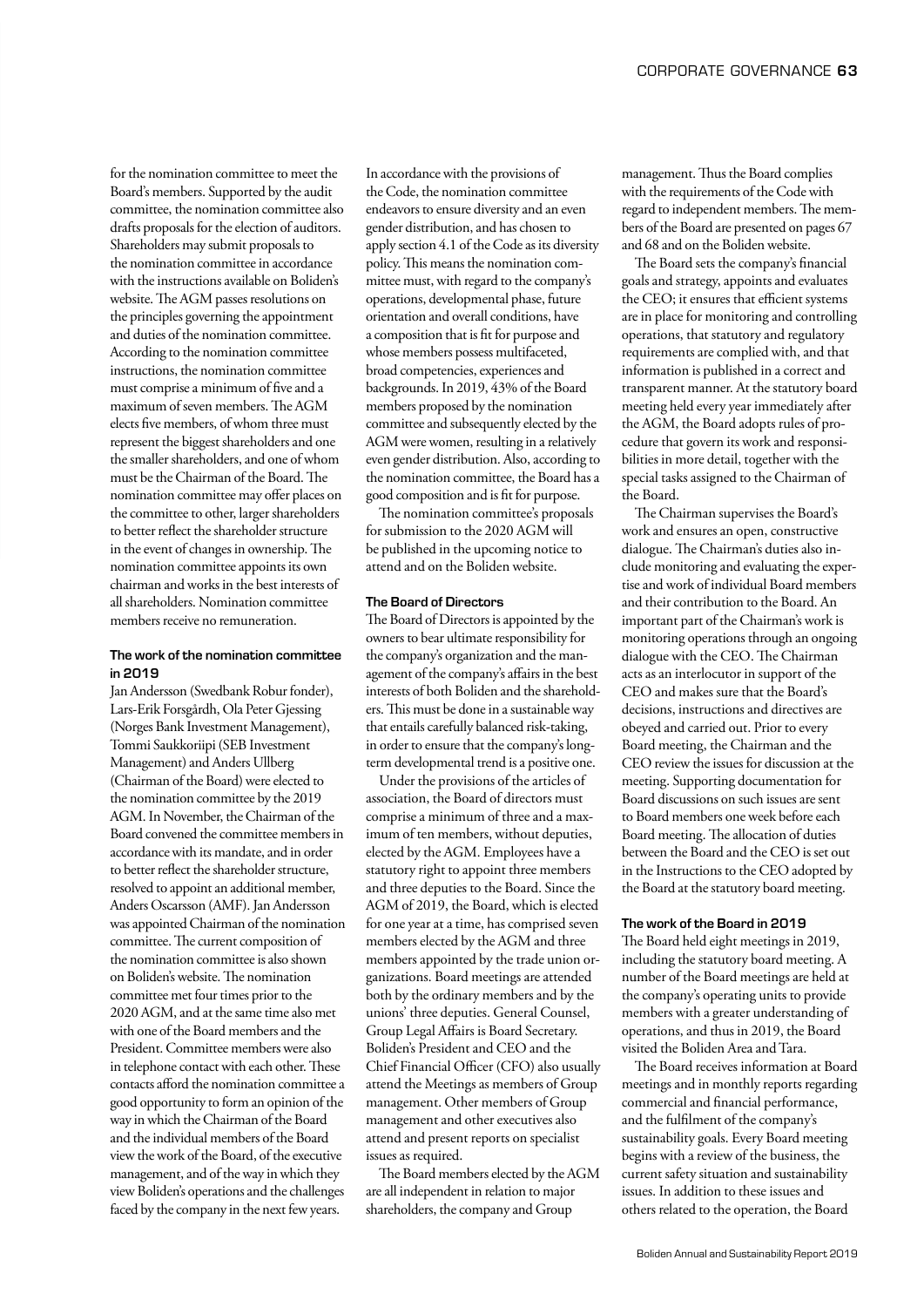adopts, at the beginning of each year, a number of themes for special attention with the aim of providing a better understanding of Boliden's capabilities and challenges in a broader perspective. As mentioned, during the year the Board continued to focus on its investment program and resolved to follow through with a number of major investments in Rönnskär, Aitik, Kevitsa and Harjavalta.

With regard to the nature of the operation, appropriate and efficient permit processes and reasonable operational conditions (licence to operate) are important issues for the company and its Board, and they are addressed on a recurring basis. In line with this, health and safety work and the follow-up of accidents and the sick leave rate are standing discussion items at every Board meeting.

The Board also resolved to propose that the AGM approve a redemption program designed to disburse funds to the company's shareholders, in addition to the ordinary dividend. In order to diversify Boliden's financing sources, the AGM also resolved to issue a five-year bond in the amount of SEK 750 m under the Boliden

Medium Term Note program.

The Chairman ensures that the Board and its work are evaluated annually and that the results of the evaluation are conveyed to the nomination committee. The evaluation is carried out by the Board under the supervision of the Chairman or with the help of an independent consultant. The 2019 evaluation was a self-assessment in which the members answered a number of questions in writing on a range of different subjects.

#### Board committees

The overall responsibility of the Board cannot be delegated, but it may set up internal committees to address issues within their respective remits. Thus in 2019, as in previous years, the Board set up an audit committee and a remuneration committee. Committee members are appointed at the Board meeting held after the AGM. Their work is governed by the committees' rules of procedure and instructions.

#### Audit Committee

The audit committee prepares a number of issues for consideration by the Board and

thereby supports the Board in the fulfilment of its responsibilities within the areas of internal control, auditing and assuring the quality of financial reporting. Boliden has an internal controller department whose work includes identifying risk areas and following up work in identified areas. The committee also monitors the procurement of services from the company's auditors in addition to the audit; and where necessary it submits the nomination committee's proposals to the auditors. The audit committee meets prior to each reporting date and also as necessary.

As of the 2019 AGM, the audit committee comprises Pia Rudengren (Chairwoman), Tom Erixon and Anders Ullberg. The committee members have specialist competence, experience of and interest in financial and accounting issues; see Board assignments and previous positions, pages 67 and 68. The committee's meetings are also attended by Boliden's CFO and the Head of Internal Control. The Committee met five times in 2019. During the year, special attention was paid to internal controls and IT security. The audit committee works according to

# THE WORK OF THE BOARD IN 2019

Recurring business: Sustainability and safety issues; review of operations, investments, costing and theme items. Listed below are the principal agenda items for the year's Board meetings:



#### February:

Review of the year-end report, the annual report, the audit report, the dividend proposal and the share redemption proposal and agenda items for submission to the AGM. Mineral resources and mineral reserves, financing issues, merger & acquisition opportunities, investments, license to operate, public affairs, status of major disputes.

#### May: (Ordinary and statutory Board meeting)

Q1 Interim Report, Strategy and alternatives for the Boliden Area, the competitive landscape, IT security, sustainability and licence to

operate. Meeting between the Board and auditors without the presence of management. AGM and statutory Board meeting.

#### July:

Q2 Interim Report and review of the audit report.

#### August:

Per capsulam meeting concerning an offer for forest real estate.

#### September:

Strategic focus for business area Mines with a visit and special focus on Tara, dam safety issues, technological development, automation, exploration and junior mining company strategy.

#### October:

Q3 Interim Report, strategic orientation for business area Smelters, battery metals, longterm electricity supply, annual follow-up of New Boliden Way and corporate social responsibility.

#### December:

Review of strategy, budget and business plan, management and Board evaluation, acquisition opportunities, investments and refinancing issues.

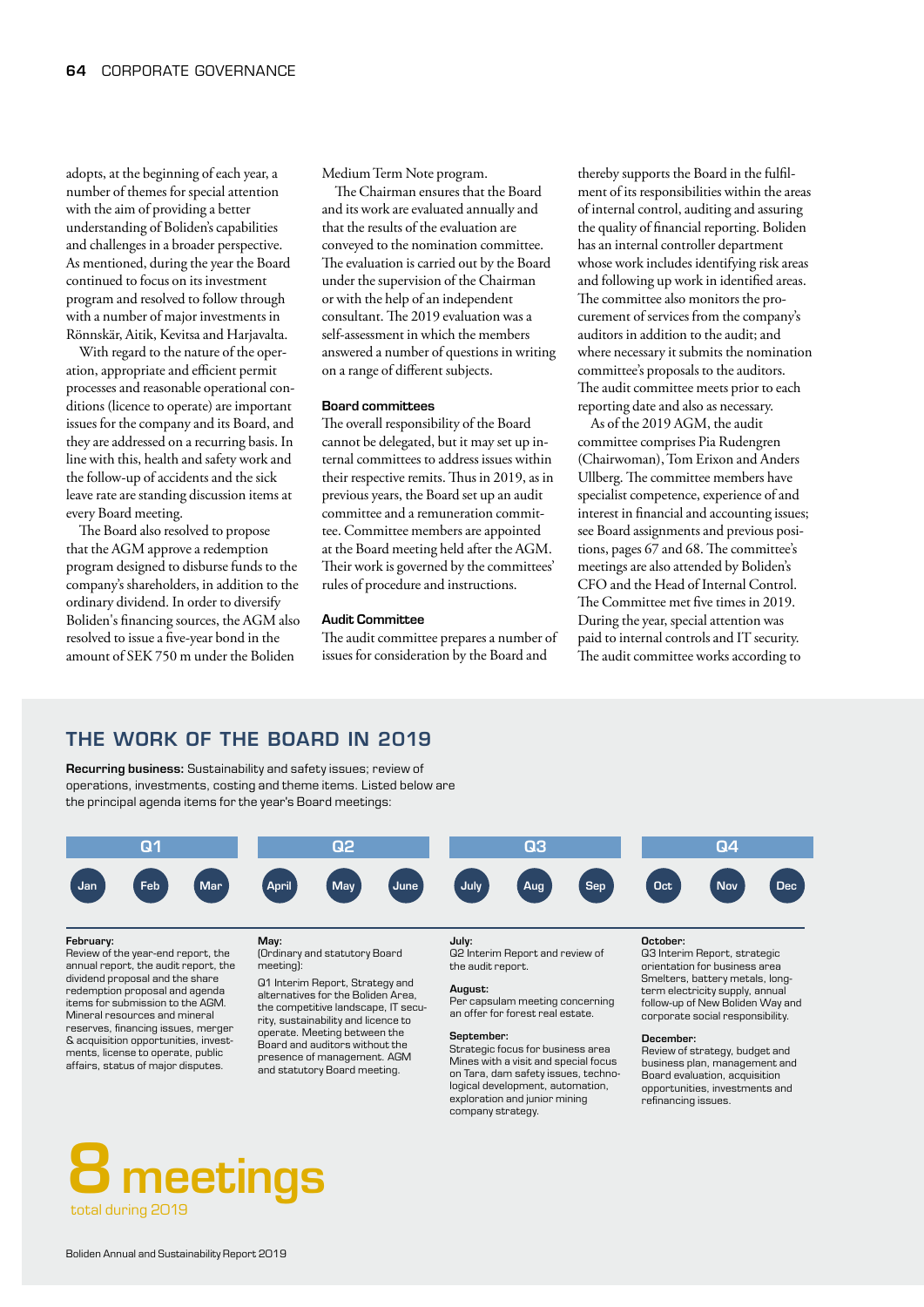the Instructions for the Audit Committee adopted annually by the Board, and it reports the results of its work to the Board.

#### Remuneration Committee

The remuneration committee submits proposals for resolution by the Board regarding salary and other terms of employment for the CEO, and follows up on and evaluates programs for variable remuneration for the management. The committee also approves proposals regarding salaries and other terms of employment for Group management, as proposed by the CEO. Also, the remuneration committee draws up proposals regarding remuneration principles for the CEO and Group management for subsequent submission by the Board to the AGM for resolution. The application of the guidelines and relevant remuneration structures and levels in the company is also followed up by the committee, and the results of this evaluation are published on the company website. See Note 5 for an account of the remuneration paid to Group management.

The remunerations committee works according to the Instructions for the Remunerations Committee adopted annually by the Board, and it reports the results of its work to the Board. The remunerations committee comprises Anders Ullberg (Chairman) and Michael G:son Löw. During the year, the committee held one meeting and was also in contact by telephone a number of times.

#### The CEO and Group management

The CEO has ultimate responsibility for Boliden's strategic orientation and for ensuring compliance with and implementation of the Board's decisions, and for ensuring that risk management, control, systems, organization and processes are all of a satisfactory standard. The CEO is supported in his work by the Group's management team which, in addition to the CEO, comprises the presidents of Boliden's two business areas Mines and Smelters, the CFO, and the Director, Corporate Responsibility (CR). Group management meets once a month to follow up operations and discuss group-wide issues, draw up proposals for strategic plans, business plans and budgets, which the CEO presents to the Board for consideration. The areas addressed by the Board have largely reflected the work of Group management during the year. Group management also holds two meetings every

year on strategy planning. Group management, together with the management of the respective business areas, also meet six times a year to review business area-specific issues, including a review of budgets and operations. For large-scale projects, special steering groups are formed, which regularly meet with project managers and other stakeholders. Group management also meets with the company's employee representative Board members and deputies before every Board meeting, to discuss the agenda and other issues of current interest. See page 69 for a presentation of the Group management team.

#### Business management

Management by the Board takes place through the CEO and Group management to the operating units. Responsibilities and powers are delegated in the organization within clear frameworks. These frameworks are defined by Boliden's policy documents, budget and strategic plan. The policy documents are available on Boliden's internal website; the documents constitute the internal framework required for effective management. They include the Code of Conduct, the Financial Policy, Tax Policy, the Insider Trading Policy, the Whistleblower Policy, and documentation on sanctions control, delegation and decision-making, anti-corruption and conflicts of interest, competition law issues, supplier evaluation and code of conduct, communications, privacy and personnel information processing (GDPR), and a large number of policy documents relating to the environment and health and safety issues.

#### Sustainability governance

Sustainability governance is an important part of Boliden's operations and is conducted on the basis of the issues that are most essential for the business. These issues are handled in the same way as business management, from the Board through the CEO and Group management to the operational units. One member of Group management is dedicated to corporate responsibility (CR) issues. The day-today responsibility for sustainability issues is decentralized to the respective units. Group CR functions are responsible for creating structure and focus for the work, the exchange of experience, gathering business intelligence and following up the work of the units. Sustainability issues are followed up and discussed at all management group meetings and Board meetings, and in local management meetings.

The most important sustainability issues are integrated into the company's strategy, as described on page 32. Every sustainability issue has a long-term focus that must help to guide and structure sustainability efforts at every level in the company. Factors that form the basis for prioritization include the impact of operations on people and the environment, how work on these issues can support operations; expectations from internal and external stakeholders, risks and opportunities, external factors, and applicable regulations. Because priority challenges and opportunities change over time, regular reviews take place, usually once per year and in which representatives from the business units and functions are involved. Each business area must set local goals within the prioritized sustainability issues.

Sustainability work is valuation based, which means measures are not only determined on the basis of legislation and regulatory requirements, but also on needs and identified improvement measures that can improve the situation for people and the environment where our operations take place. This means that investments with e.g. major environmental and safety benefits in relation to the invested amount are carried out independently of any external requirements or charges.

#### Events during 2019

In addition to areas linked to the well-being of people and the environment, business ethics issues are of constant concern and something the company is actively engaged with. During the year, a new ethics and compliance function was set up with the overall responsibility of ensuring compliance with regulations concerning anti-corruption, competition, trade sanctions, information security, human rights, whistle-blowing, business partner due diligence and the company's Code of Conduct.

As of 2017, a Sustainability Report has been included in the Annual Report. Boliden also compiles a Sustainability Index that follows the GRI Global Compact and TCFD guidelines. This report is the subject of an external review by auditors. The review is also aimed at underlining the importance of sustainability work and further boosting the confidence of the market and other stakeholders regarding this work.